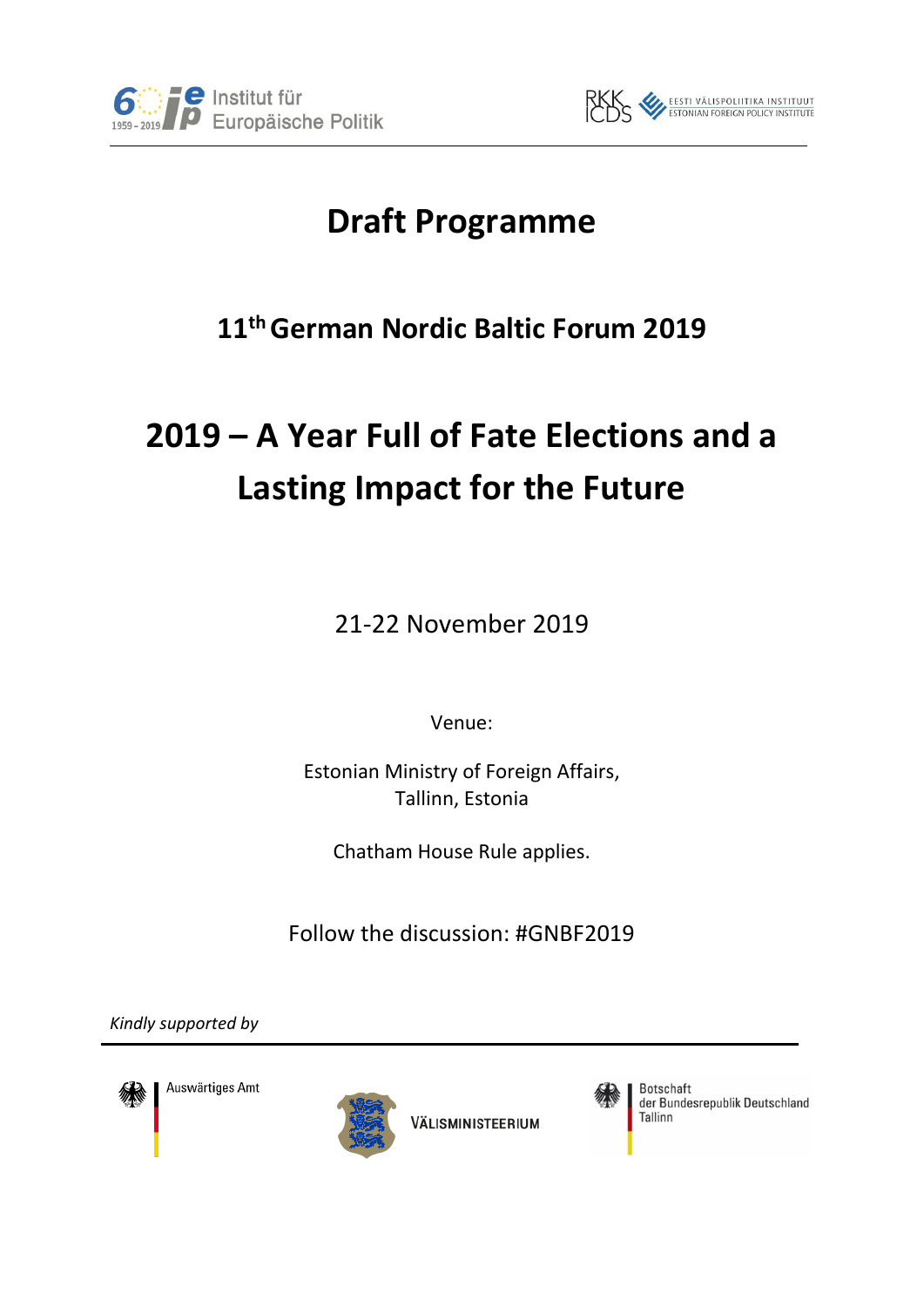



## **Thursday, 21 November 2019**

## 13:00-14:00 *Registration and Coffee*

## 14:00-14:15 **Welcome and Opening Remarks**

**Dr. Kristi Raik,** Director, Estonian Foreign Policy Institute (EFPI), Estonia

**Dr. Funda Tekin,** Director, Institut für Europäische Politik (IEP), Germany

### 14:15-14:45 **Keynote**

**Urmas Reinsalu**, Minister of Foreign Affairs of the Republic of Estonia

### 14:45-15:45 **Opening Discussion**

*Panel* **Fabio Della Piazza,** Strategic Planning Division, European External Action Service (EEAS), Belgium

> **Sini Paukkunen,** Director, Policy Planning and Research, Ministry of Foreign Affairs, Finland

> **Dr. Christoph Schwegmann,** Senior Defence Advisor, Policy Planning Staff, Federal Foreign Office, Germany

- *Moderator* **Eerik Marmei,** Director of Policy Planning, Ministry of Foreign Affairs, Estonia
- 15:45-16:15 *Coffee Break – End of the Public Part*

#### 16:15-17:30 **Panel I: Transformation of the European Party System(s)**

*Panel* **Tuomas Iso-Markku,** Finnish Institute of International Affairs (FIIA), Finland **Piret Kuusik,** Junior Research Fellow, Estonian Foreign Policy Institute (EFPI), Estonia **Manuel Müller,** Research Advisor to the Managing Directors, Institut für Europäische Politik (IEP), Germany *Moderator* **Dr. Funda Tekin,** Director, Institut für Europäische Politik (IEP), Germany

## 18:30 **Dinner-Reception at the Residency of the German Ambassador to Estonia**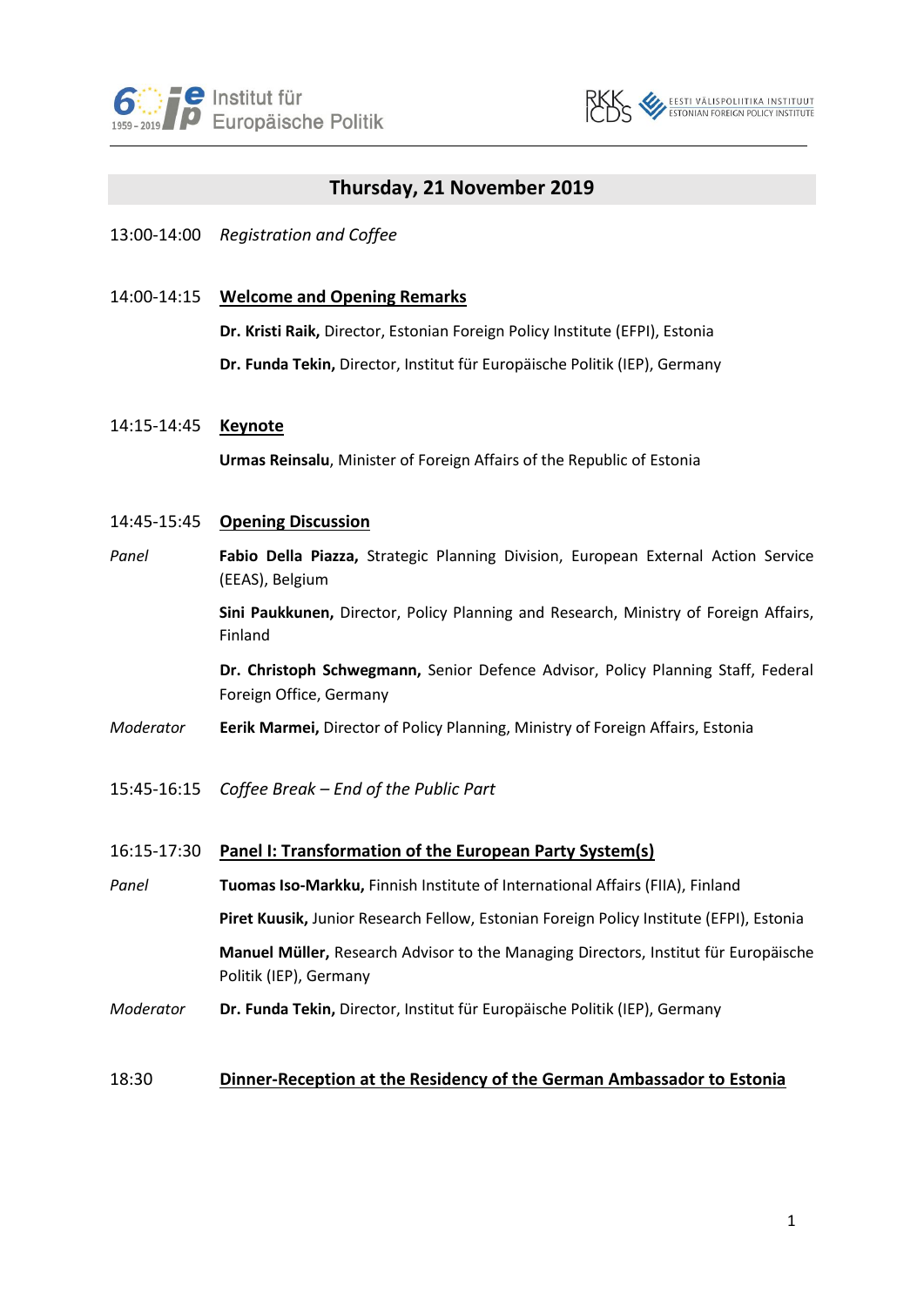



## **Friday, 22 November 2019**

## 09:00-10:30 **Panel II: Hybrid Threats and Deterrence in Cybersecurity**

*Panel* **Eitvydas Bajarūnas,** Ambassador-at-Large for Hybrid Threats, Ministry of Foreign Affairs, Lithuania

> **Piret Pernik,** Researcher, NATO Cooperative Cyber Defence Centre of Excellence (CCDCOE), Estonia

> **Kaan Sahin,** Research Fellow, Technology and Foreign Policy, German Council on Foreign Relations (DGAP), Germany

*Moderator* **Dr. Kristi Raik,** Director, Estonian Foreign Policy Institute (EFPI), Estonia

- 10:30-11:00 *Coffee Break*
- 11:00-12:30 **Panel III: EU-China Relations in Light of "One Belt, One Road"**
- *Panel* **Monika Reinem,** Policy Planning Department, Ministry of Foreign Affairs, Estonia **Ville Varjola,** Ministerial Adviser, Ministry for Foreign Affairs, Finland
- *Moderator* **Dr. Tim Rühlig,** Research Fellow, Swedish Institute of International Affairs (UI), Sweden
- 12:30-13:30 *Lunch*

#### 13:30-15:00 **Panel IV: Common Security and Defence Policy**

*Panel* **Dr. Gunilla Herolf,** Senior Associate Research Fellow, Swedish Institute of International Affairs (UI), Sweden **Kristjan Mäe,** Deputy Director, NATO and EU Department, Ministry of Defence, Estonia

**Jana Schubert,** Research Associate, Institut für Europäische Politik, Germany

*Moderator* **Sidonie Wetzig,** Policy Officer, EU Office, Friedrich Ebert Foundation, Germany

#### 15:00-15:30 **Wrap Up**

**Dr. Kristi Raik,** Director, Estonian Foreign Policy Institute (EFPI), Estonia **Dr. Funda Tekin,** Director, Institut für Europäische Politik (IEP), Germany

15:30 *Farewell Coffee*

**Topics of the Forum**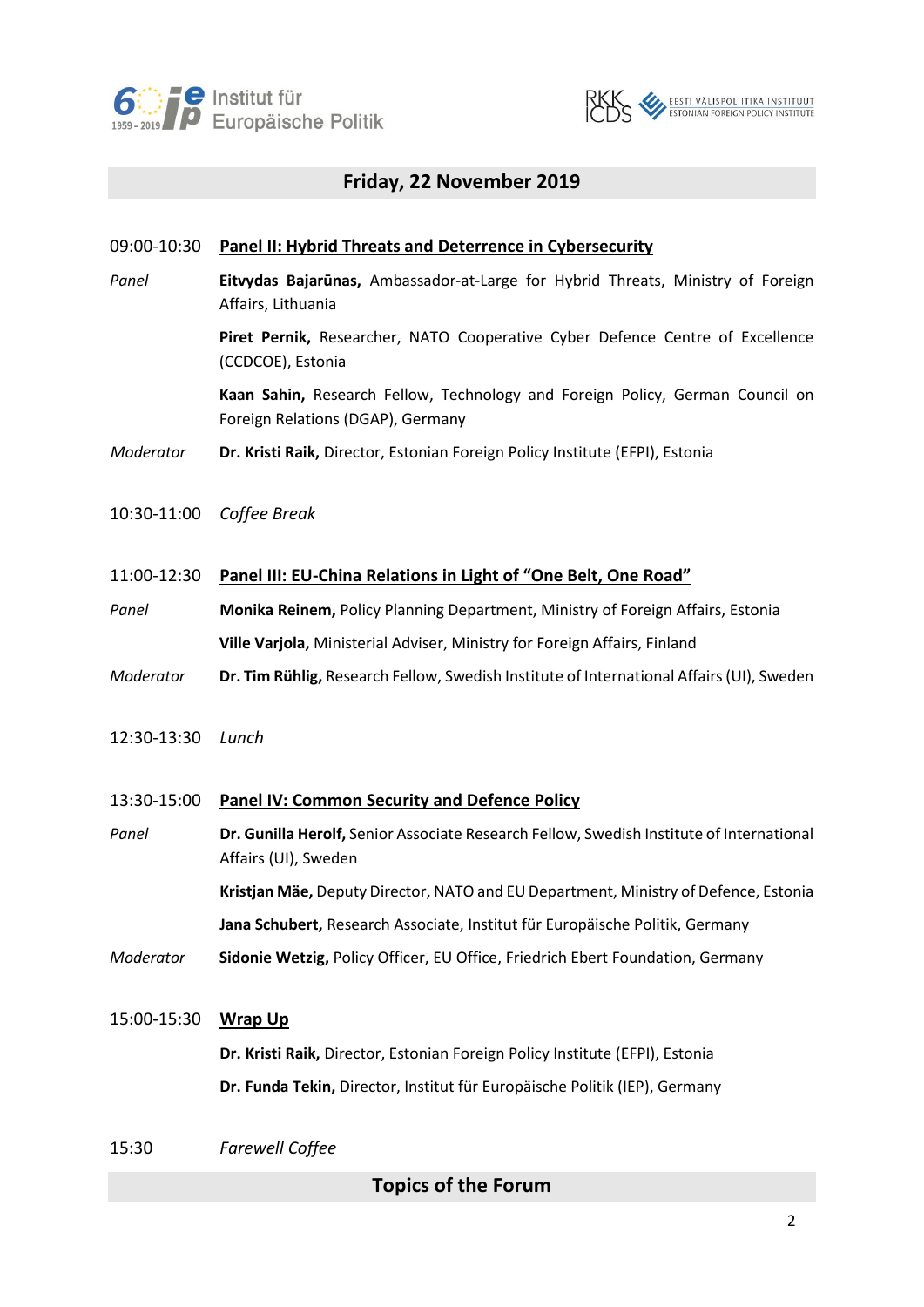



## Panel I: Transformation of the European Party System(s)

The European elections in May 2019 brought significant changes in the composition of the European Parliament: While the traditionally dominant "informal grand coalition" composed of EPP and S&D fell below the absolute majority for the first time in history, the liberal group (RE, formerly ALDE), the Greens/EFA and the hard-right (ID, formerly ENF) all became stronger than ever before. These changes, whereby both (left) liberal/green and rightwing forces are gaining votes at the expense of traditional center-left and center-right catch-all parties, are part of a longer trend which can be observed on both the level of the European Union and many of its member states. They can be understood as a growing polarization along a new cleavage between inclusive (cosmopolitist) positions on the one side and exclusive (nativist) positions on the other, which gains importance with respect to the traditional economic left-right cleavage. However, due to different national party systems as well as different political experiences on the national level, the trend is not uniform in all member states. Among the Nordic and Baltic states, many have held parliamentary elections in 2018 (Sweden, Latvia) and 2019 (Estonia, Finland, Denmark). Whereas in some of them (left) liberal and/or right-wing forces have made significant inroads, in others the party system has remained more stable. The GNBF will discuss the commonalities and differences between these electoral experiences and their significance in the broader European context.

#### *Key questions:*

*Which are the reasons of these transformations in the party system? To what extent are they due to common European developments or to specific national factors?*

*How have traditional parties dealt with the success of hard-right parties in different countries (involvement in or exclusion from governmental responsibility; publicly addressing their main issues or dethematizing them)?* 

*Which consequences has the weakening of traditional centre-left and centre-right parties for the EU governance?*

## Panel II: Hybrid Threats and Deterrence in Cybersecurity

In 2019, countries and institutions are frequently challenged by state and non-state actors that blur the distinction between peace and war. The range of methods and tools used for hybrid threats is wide and includes everything from military actions, to economic pressure or disinformation. Especially the cyberspace has been gaining international attention, as attacks are increasingly linked with state actors, such as the WannaCry (North Korea) or the NonPetya (Russia) attacks. At the same time, the possibility of deterrence and dissuasion in cyberspace is frequently discussed, but the debate still contains major gaps, as cyberspace deterrence differs greatly from conventional deterrence theory. Even though cyber threats do not consider national borders and private actors play an important role, states are still the most important actors in terms of enforcing international cyber norms. Currently, attacks or "hack backs" on foreign servers do not have a legal base in Germany. The constitutionality of outside operations during peace times would have to be determined individually. In May 2019 however, the EU Council has established a framework that allows the EU to impose methods to deter and respond to cyberattacks. In September 2019, Jens Stoltenberg, Secretary General of NATO, stated that a serious cyberattack could trigger Article 5, vindicating collective defence. The Nordic countries are positioned as frontrunners regarding digitalisation, whereas the Baltics, especially Estonia and Lithuania, are regarded as frontrunners in terms of cybersecurity. Given that sanctions are now part of the EU cybersecurity toolbox, as well as the advancement and expertise of Nordic-Baltic states in the field of digitalisation and cybersecurity, the GNBF will discuss how the EU and its member states could not only protect itself against, but also prevent attacks. In more detail, a practical understanding of the possibilities and capacities needed for member states to make full use of measures within the Common Foreign and Security Policy would be an important step towards securing European cyberspace.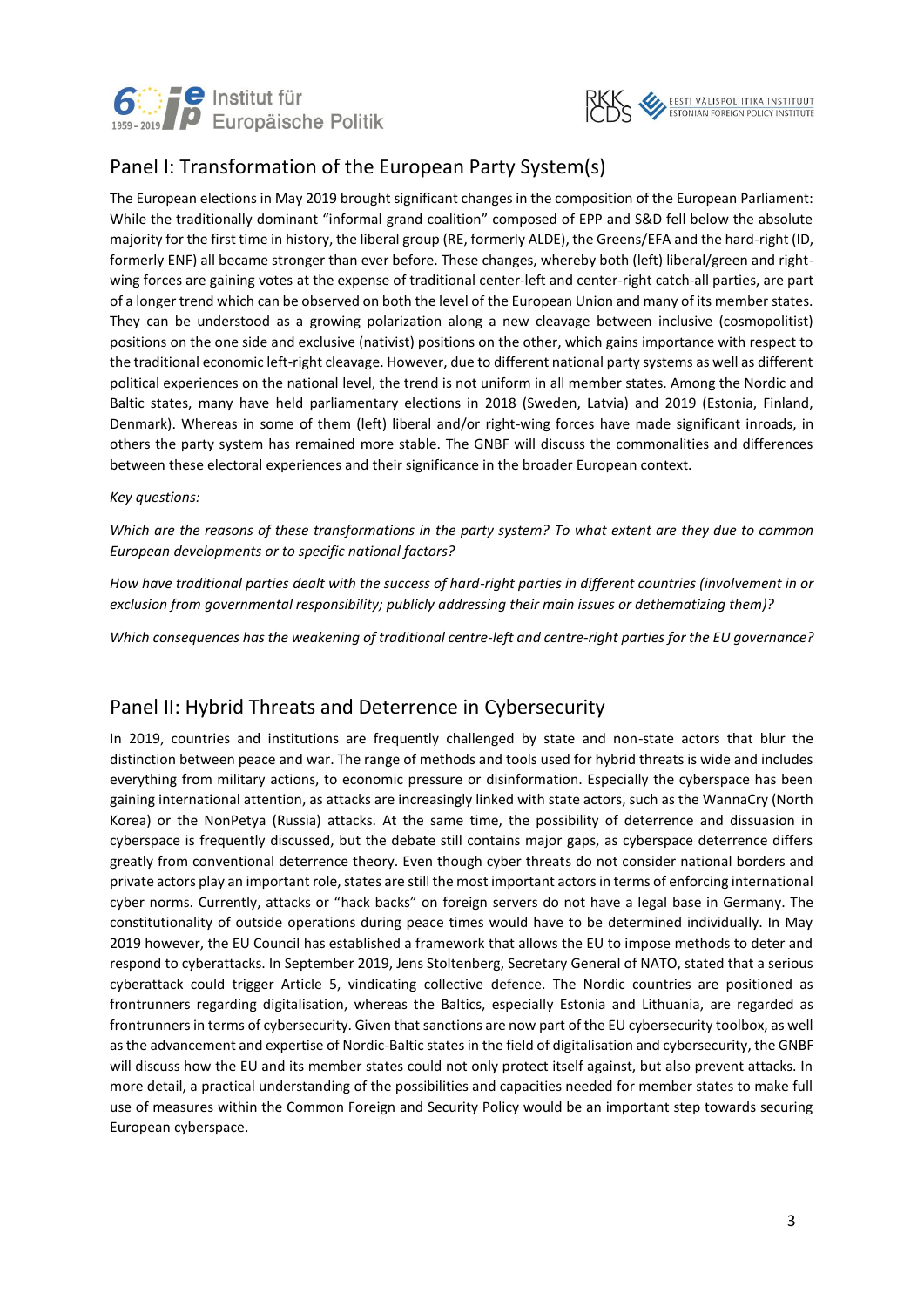



#### *Key questions:*

*Which are the main challenges for the EU and its member states when dealing with hybrid threats in cybersecurity?* 

*Are the available cyberdefence tools an effective deterrent to hybrid threats? Which tools should or shouldn't the EU apply? Which roles should NATO and the EU play respectively?*

*What are the positions of Germany and the Nordic and Baltic countries regarding cyberdefence? Which scope is there for deeper cooperation on these issues?*

## Panel III: EU-China Relations in Light of "One Belt, One Road"

In March 2019, the European Commission has launched a debate about the EU relationship to China, which has made clear its global ambitions with the 2013 "One Belt, One Road" (OBOR) initiative. The initiative plans to connect China by land and sea with Asia, Europe and Africa. As the project also includes an arctic sea component, China has published its first official Arctic Policy in 2018, demonstrating its growing interest and ambitions in the region. This is of special importance in light of other announced involvement in European infrastructure, such as a possible multi-billion Euro investment to connect the Baltic and Nordic states with a tunnel between Helsinki and Tallinn. Since the late 2000s, China has become a significant bilateral trade partner to the Nordic states and has increasingly pushed for a more formal and structured cooperation over the past years. Moreover, while the debates on Sino-Nordic relations are still mostly running in parallel but different tracks, due to geography and domestic circumstances, the Baltics are already enveloped in different Sinocentric frameworks, such as the OBOR initiative or the China and Central and Eastern Europe Countries (CCEEC or 16+1) mechanism. On the other hand, Germany and other EU member states have modernized and tightened foreign direct investment screenings, which raised the bar for Chinese takeover and have already affected Chinese investment patterns. A common understanding in the German-Nordic-Baltic context could be an important step towards the much-needed common EU strategy on issues like the increased Chinese influence in Europe and the significance of Chinese investments in European infrastructure.

*Key questions:*

*How should the EU position itself towards Chinese investment, in particular in the infrastructure and high-tech sector (such as 5G)? Which conditions should be posed to it, especially in the context of public procurement?*

*Do we need a European response to "One Belt, One Road" regarding the connection between Europe and Asia? What should it look like?*

*To what extent are diverging national interests an impediment to a common EU strategy towards China? What can the EU do to overcome them?*

## Panel IV: Common Security and Defence Policy

New global developments have heralded a revived dynamic to reform the Common Security and Defence Policy (CSDP) over the last years. Since the publication of the European Global Strategy in 2016, a number of new initiatives and policy steps have been taken to strengthen both the military and the civil dimension of CSDP. Germany, but also Finland and Sweden have been pushing for progress regarding the latter. Especially Germany has been providing tangible support to the Civilian CSDP Compact and, as the EU's strongest economy and political centre, is in a strategic position to strengthen an integrated approach in regard to security and defence. For the countries bordering the Baltic Sea, which are conjunct in having limited defence capabilities on their own, supranational defence cooperation has long been an important political issue. At the same time, although the area is confined by the same geopolitical environment, the affiliations of the Nordic and Baltic countries with